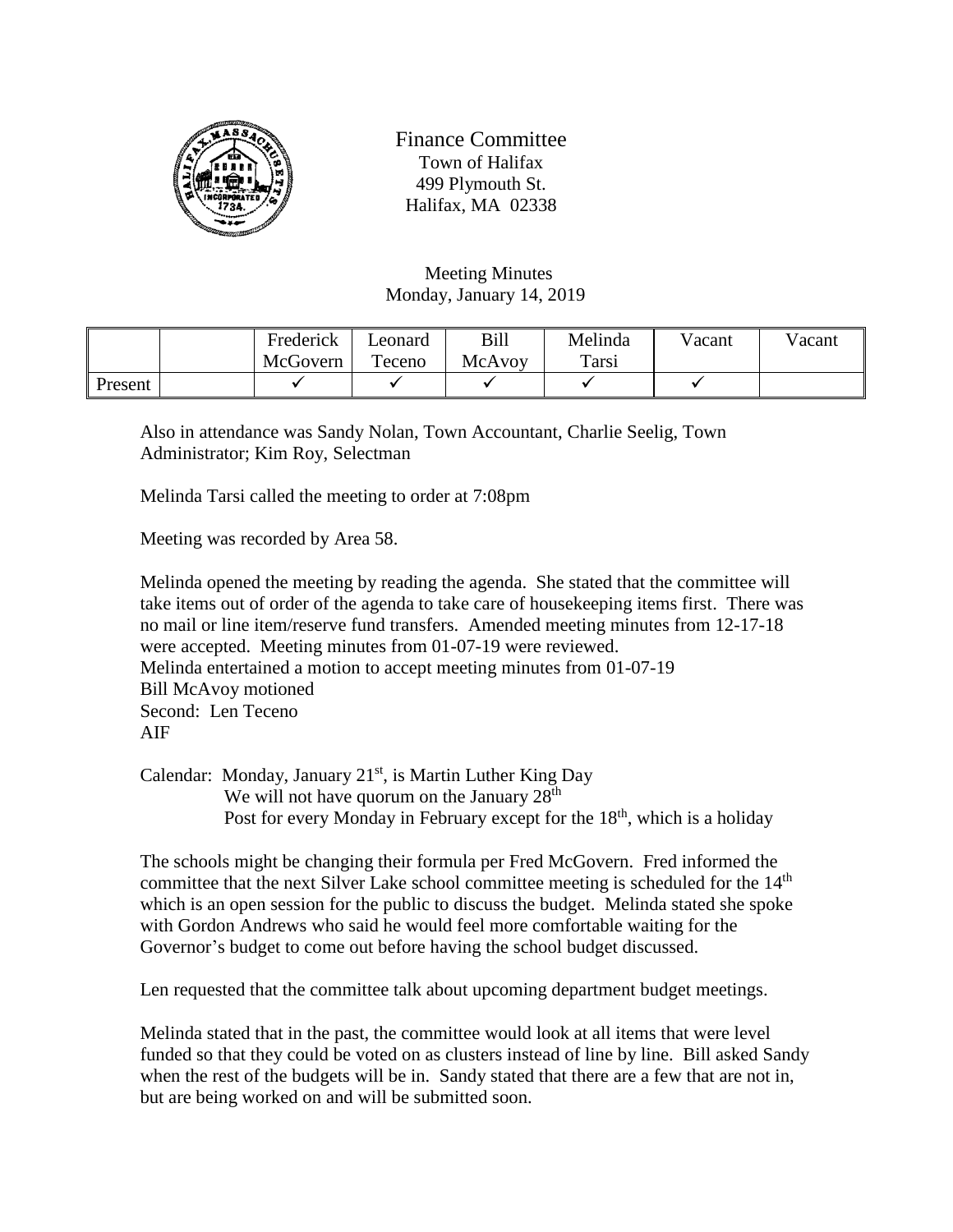Melinda suggested voting on categories that are level funded budgets though we do not have the whole picture tonight. Since the Fire Chief is not coming in tonight, there is time to do this. Melinda asked if everyone had the budget sheet dated 01-14, which is the most recent. Everyone had the sheet.

Public Safety: Line #48 – Police-Expense – Len stated that the committee should hold on this. There is a potential 30k contingency. Public Safety: Fire: Committee will hold on this

Melinda asked Sandy if anything with "wage" should wait to be discussed. Sandy stated that the committee didn't have to wait, but if wage and personnel recommends an increase in wages, the committee would need to revisit. Melinda stated the committee will wait on these.

Sandy stated that a lot of increases are due to the fact that there are two more days in this fiscal year as opposed to the previous year. We are working on a 262 day schedule instead of a 260 day schedule. With this information, Melinda stated that there are three expense lines that are being level funded that can be voted on.

Line #65: Sealer of Weights and Measures Expense is level funded at \$527.00 Line #67: Animal Control Officer Expense is level funded at \$4,616.00 Line #63: Building Inspector Expense is level funded at \$4,750.00

Melinda entertained a motion on recommendations for line #63, #65, #67.

Fred pointed out that Animal Control did not come close to using their budget last year. Sandy informed the committee that Animal Control is paid out of the dog fund and that the dog kennel at the police station needs work done to it. However, the budget is level funded. Len Teceno will ask for an itemized budget from animal control.

Melinda indicated a motion on line #63.

Bill McAvoy made motion to recommend the level funding of both line #63 and #65 in the amounts of \$4,750.00 and \$527.00 respectively. Second: Fred McGovern AIF

Melinda clarified that the committee will hold on line #67 until more information is received.

Melinda stated that line# 96 through #100 of the Public Works/Water Department are level funded. Bill McAvoy stated that he hasn't met with them yet, but agreed that these lines can be voted on tonight.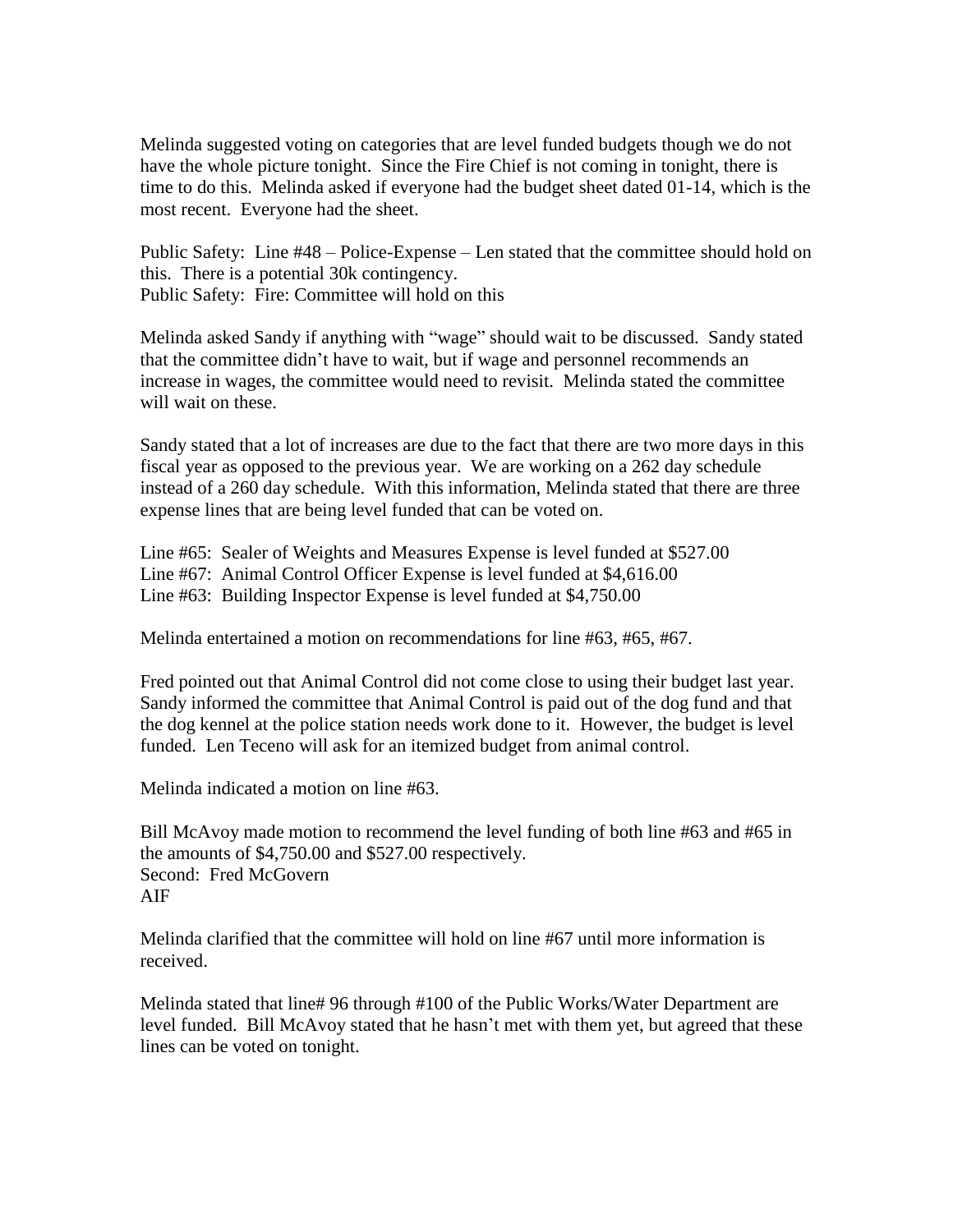Line #96 Supply Insurance is level funded at \$182,100.00 Line #97 Water Insurance is level funded at \$60,579.00 Line #98 Water Retirement is level funded at \$19,000.00 Line #99 Water Legal Fees is level funded at \$1,500.00 Line #100 Water Meters is level funded at \$25,000.00 Line #101 Water, Gas and Oil is level funded at \$13,750.00 Line #102 Water Vehicle Equipment Maintenance is level funded at \$9000.00 Line #103 Water,Tower,Wells Maintenance is level funded at \$100,000.00

Melinda entertained a motion to recommend lines #96 through #103. Bill McAvoy asked Sandy if we know what Tower/Wells Maintenance is trending yet. Melinda answered that there is so much variability with the sludge ponds, it is not yet known. Bill has more questions on line #101. Len has questions on line #97. Melinda suggested that the committee vote line per line.

Melinda entertained a motion on Line #96 for \$182,100.00 Motion: Bill McAvoy Second: Len Teceno AIF

Melinda entertained a motion to hold on line #97. Bill asked if the committee could just ignore it for now and not motion. Melinda agreed.

Melinda entertained a motion to recommend line #98 for \$19,000.00. Len asked what the figure was based on. Sandy stated that they don't know until the end of the year what they need from the Treasurer's Office, so they put the figure there even though it may not be accurate. They used to give us \$50,000.00 towards retirement, but they now give us \$53,000.00. Charlie then clarified that this line provides an extra cushion until what is needed is known at the end of the year.

Melinda entertained a motion to recommend line #98 for \$19,000.00 Motion: Bill McAvoy Second: Len Teceno AIF

Line #99 Water-Legal Fees is level funded at \$1,500.00 Motion: Bill McAvoy Second: Len Teceno AIF

Line #100 Water-Meters is level funded at \$25,000.00 Bill asked Sandy if \$25,000.00 is enough. Fred expressed concern as well. Sandy stated they didn't ask for more, and they live within the budget they ask for. Bill asked if these replacement meters were in households. Sandy said yes. Motion: Bill McAvoy Second: Len Teceno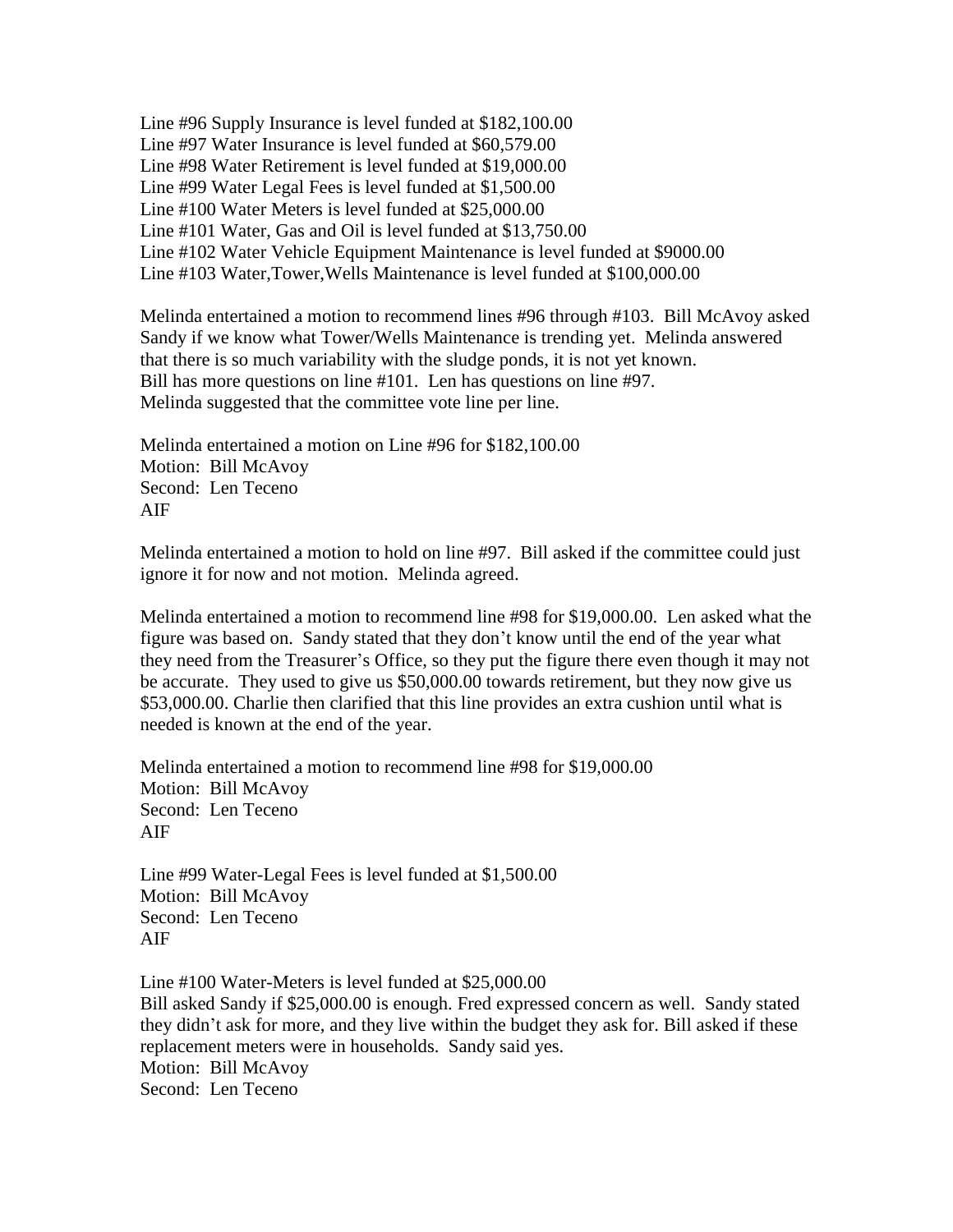Melinda stated that Line #101, Water-Gas and Oil will be skipped so that it can be discussed further.

Line #102 Water-Vehicle/Equipment Maintenance is level funded at \$100,000.00 Bill asked if any vehicles were replaced last year. Sandy said no, but they are looking to replace one in FY20. Motion: Bill McAvoy Second: Len Teceno AIF

Line #103 Water-Tower/Wells Maintenance is level funded for \$100,000.00 Melinda entertained a motion to recommend line #103. Motion: Bill McAvoy Second: Len Teceno AIF

Under Public Works-Solid Waste Management, Melinda brought up that only one line is a level funded request: Line #108 - Hazardous Waste Collection. Sandy stated that Hazardous Waste is not the same every year. Melinda suggested skipping the category for now.

Next category: Health and Human Services

Line #111 Health Expense is level funded at \$7,873.00 . Len asked what department this is. Sandy stated Board of Health. Sandy explained that there was a past increase in expense because we paid a consultant to do restaurant inspections. We do two per year.

Melinda motioned to recommend line #111 Motion: Bill McAvoy Second: Fred McGovern AIF

Line #113 Health-Nursing Service is level funded at \$7,000 Motion: Bill McAvoy Second: Len Teceno AIF

Line #114 Landfill-Engineering and Monitoring is level funded at \$15,233.00 Motion: Bill McAvoy Second: Len Teceno AIF

Melinda stated that Line #115 Inspector of Animals will be skipped for now.

AIF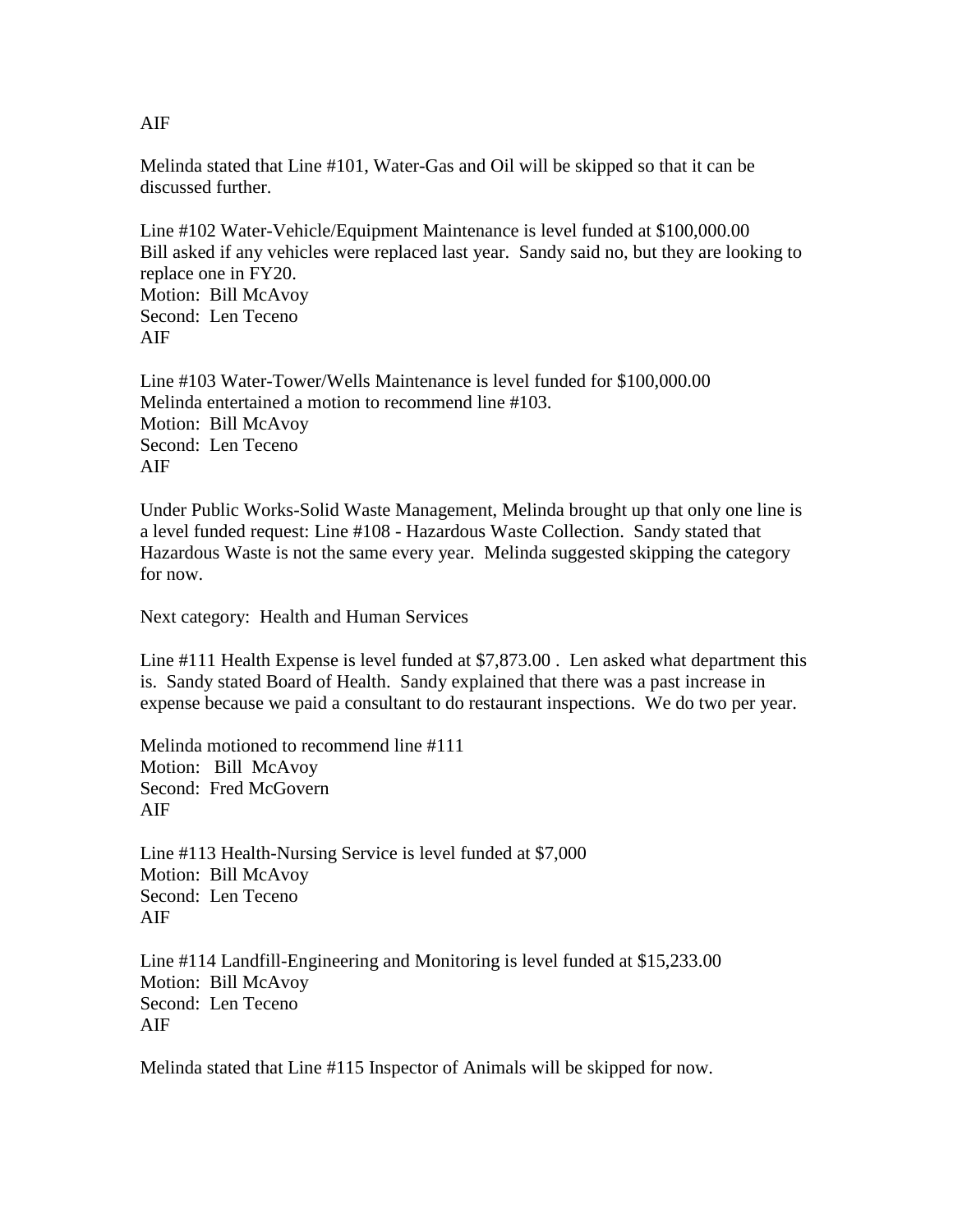Line #117 Council on Aging-Expense is level funded at \$8,880.00 Motion: Bill McAvoy Second: Len Teceno AIF

Line #118 Pope's Tavern Electricity is level funded at \$3,000.00 Motion: Bill McAvoy Second: Len Teceno AIF

Melinda asked Sandy if we fill in line #123 and #124 Housing Authority and A.D.A. Expense. Sandy stated to put in \$1.00 Motion: Bill McAvoy Second: Len Teceno AIF

Len asked if the committee wanted to vote on Line #120 Veteran Agent Expense, which has an increase of \$50.00. Bill suggested we keep with only voting on level funded items at this time.

Next category is Culture and Recreation which only has one expense line in it. Melinda suggested we pause there to get to the Elementary School Budget.

Summer stated since this is their first discussion, she wanted to get a feel for what the climate is and what questions the Finance Committee may have. Melinda stated the Board should be filled in on what the "big asks" are. She stated that the only article pertaining to her budget are the internet switches. They need to be replaced. Grant money was discussed, but that money could disappear. There are no personnel changes. The math curriculum is all going into this year's budget. That makes up 1% of the budget. Melinda stated that it was discussed last year to skip renovating math text books. If it is done on a year to year basis, it would be more expensive. Summer stated that is 65-70k for a 6 year subscription but it is 16k per year if it is yearly. It makes more sense to have a long term subscription. SPED transportation cost is increasing because we are using a different company. There is a wish list item of a new bus for the Halifax Elementary School. This expense cannot be split with Silver Lake. This wish list item is not included in the budget proposal. Longer term bus contracts will be entertained to save money. Summer stated there are no shared cost numbers yet. Melinda asked about the wish list items and if technology upgrades would be prioritized higher on the wish list. Summer assumes so. Summer stated that what is proposed in the tech upgrades on the wish list seems to be more of a need. Melinda suggested to Summer and members of the committee that department wish lists be prioritized, i.e. gold, silver, bronze, so that the committee can get a better feel for what is more needed on the wish list. Fred raised a concern regarding the textbook increase. Summer stated that the increase is for the math books which are on a six year program. Fred stated that a big concern he has is with the big push to get money into the schools, because the last time that happened at Silver Lake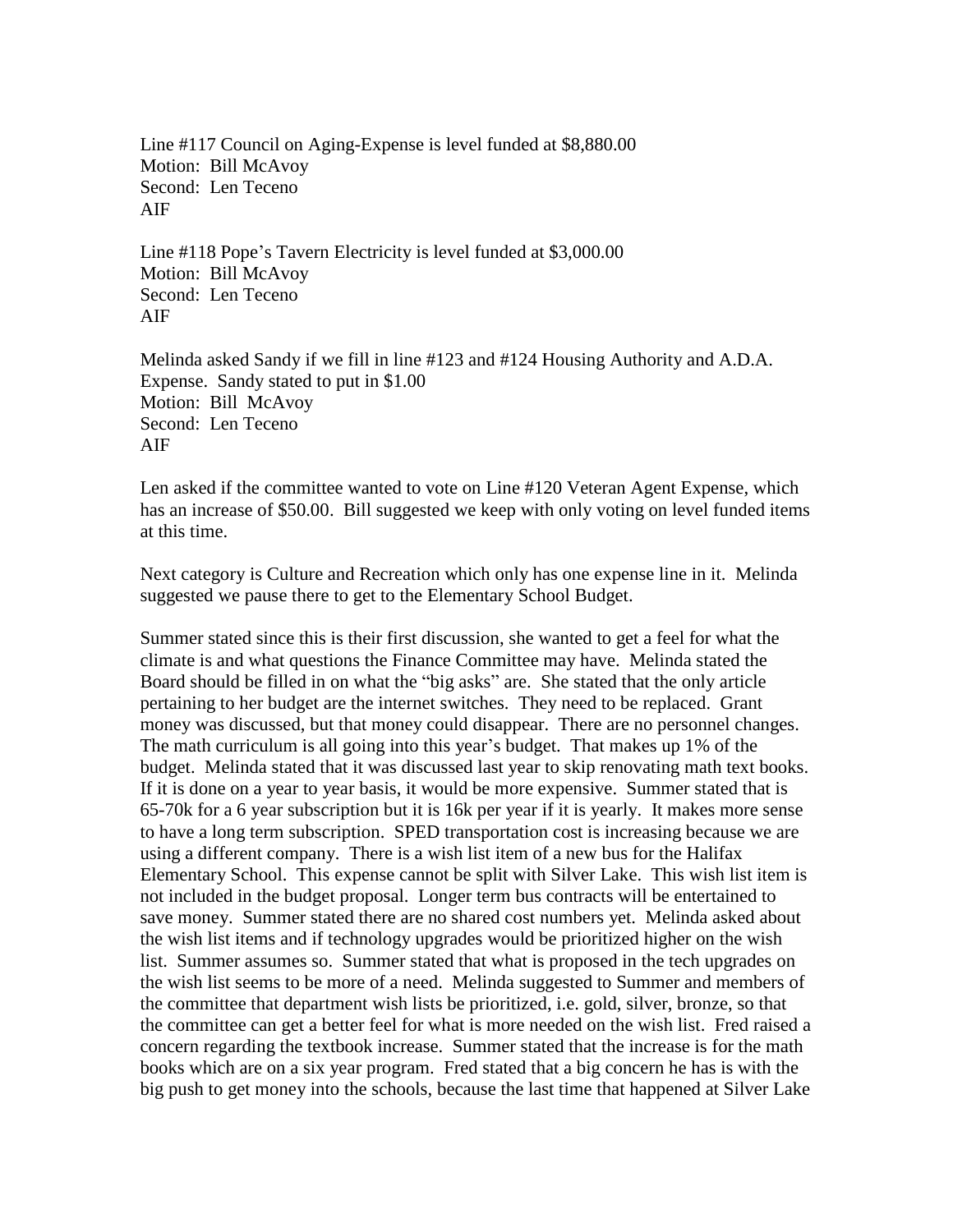there had to be massive changes to the curriculum because the Chapter 70 formula changed. He states that extra money from the state comes with strings attached. Melinda asked if we would have enough time between getting the governor's budget and getting a sense of whether or not there would be any conditions tied to a raise in Chapter 70 to make decisions about whether or not we want to move forward with changes to our own curriculum or is that something that would be a next year discussion. Summer explained that our curriculum is based on the frameworks. The frameworks are already set by the DOE. The frameworks should be in place for awhile. We would not have to make a quick decision about curriculum in the middle of budget season. Melinda stated that the VocTech estimate is level funded but we won't know until April how many students we will actually have to pay for. Sandy stated that when Christine sent out the budget sheets, she increased the vocational education budget by 30K to account for one extra student. We will know in April if we need it. There are three students graduating, but we already have three students taking their place, so we may not see much of a budget change. Melinda stated there is one confirmed retirement which is already accounted for. Summer stated there is a potential for one more retirement, but it is not confirmed yet. No new staff will be hired. Summer stated that her board is fiscally conservative right now and are mindful that the grant may go away. Regarding the REAP grant, part of it can go towards technology. The only other big ticket item is fire suppression and that is out to bid. Melinda stated that as a committee, they decided that they are comfortable of leaving a cushion in the budget. The number hasn't been agreed upon yet. Summer stated that she is aware the HES and Silver Lake take up most of the budget. Summer's next meeting is February 4<sup>th</sup> starting at 6:00pm with is a public budget hearing. Melinda will attend this meeting. Len stated that he will probably attend as well. When Summer has more numbers, the budget will be revisited.

Melinda and the committee then continued with the level funded line items.

Culture and Recreation: Line #129 Youth & Rec-Expense is level funded at \$13,216.00 Motion: Bill McAvoy Second: Fred McGovern AIF

Melinda asked for clarification regarding line #133. Sandy and Charlie stated that this is a pass through. Charlie explained that a lot more people are cutting cable, so there is a decrease in revenue. Sandy and Charlie are comfortable with the budgeted amount for FY20. Line #133 Cable Television pass through request is for \$194,150.00 Motion: Bill McAvoy Second: Len Teceno AIF

Melinda noted next line: Line #134 Patriotic Celebrations is level funded for \$400.00 Bill McAvoy made a motion to recommend line #134, Patriotic Celebrations for \$400.00, line #135 Historical Commission for \$2,499.00, line #136 Historical District Commission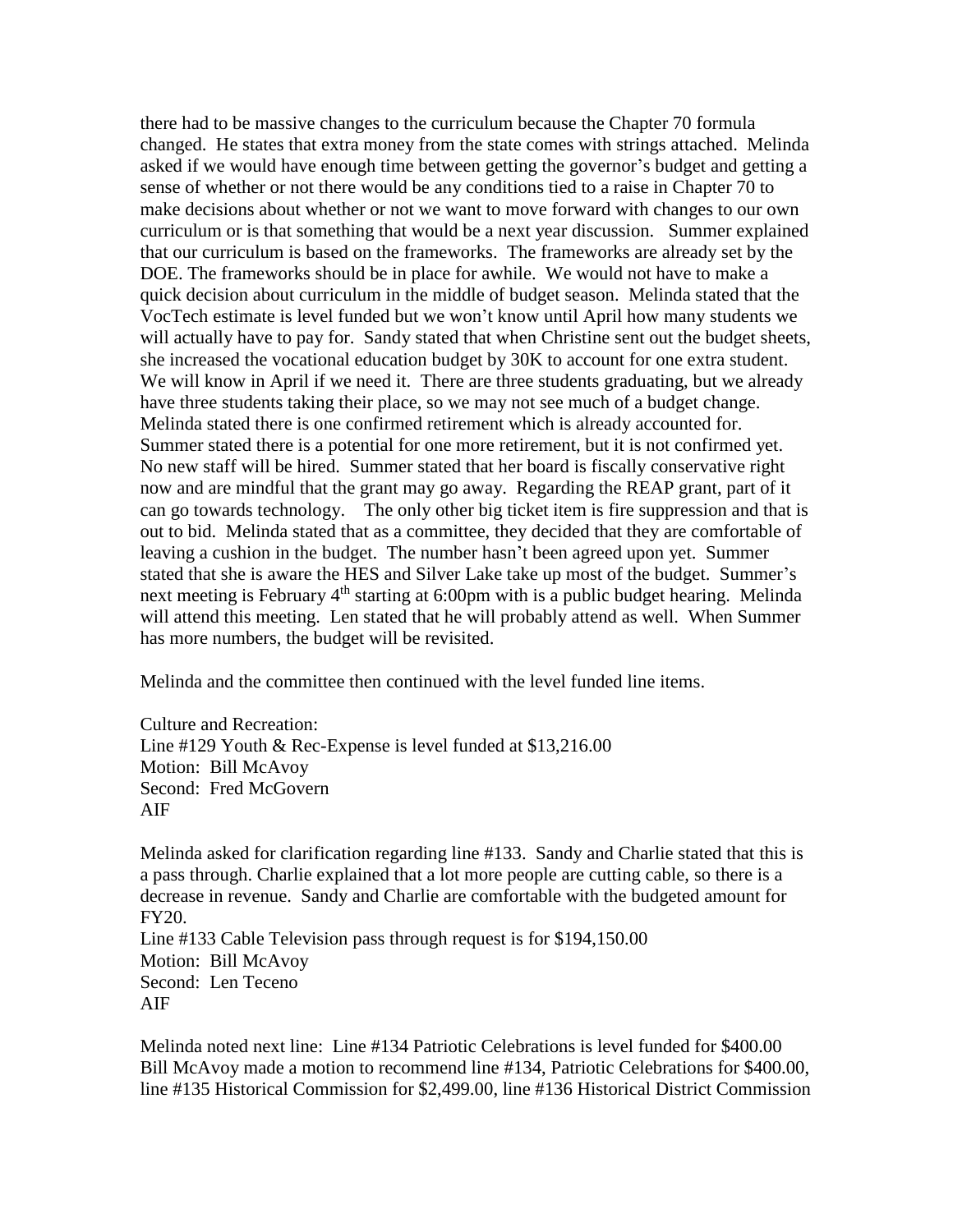for \$446.00, line #137 Holidays in Halifax for \$3,395.00, and line #138 Halifax Fireworks Committee for \$3,200.00, all are level funded. Second: Len Teceno AIF

Line #139 Beautification Comm-Expense: Numbers not in yet per Sandy Line #140 Agricultural Commission: Commission asked for nothing last year per Sandy, but she will reach out to them.

Line #141 Website Committee Expense: Sandy and Charlie clarified that there is no committee. There are no numbers yet for this.

Line #147 Debt-WPAT Station, and line #148 Debt-WPAT II Bill asked Sandy for clarification on these lines. Sandy stated these are state loans the town takes that allow us to loan money to townspeople to get their septic systems repaired. The townspeople pay the loan back to the town and the town pays the state back.

Motion: Bill McAvoy Second: Len Teceno AIF

Line #149 Debt-Landfill Capping is a reduction and funded at \$102,937.50 Motion: Bill McAvoy Second: Len Teceno AIF

Line #149A Debt-HES Roof and Repairs is a reduction and funded at \$412,650.00 Motion: Bill McAvoy Second: Len Teceno AIF

Line #149B Debt-HES Fire Suppression System is an increase at \$21,750.00 Motion: Bill McAvoy Second: Len Teceno AIF

Len Teceno asked if this has been started and Charlie stated not yet. Len asked if Charlie was concerned about not getting a bid. Charlie stated he was less concerned this year. Len asked what would happen if we did not receive bids and Charlie stated that we would have time to rebid.

Sandy stated line #150 Interest on Temporary Loans has not been determined yet

Fixed Costs:

Melinda asked Charlie if the committee was fine in voting on 1ine #154 Insurance, #156 Telephone and #158 Heating Oil-All Buildings. Charlie stated he did not know. Heating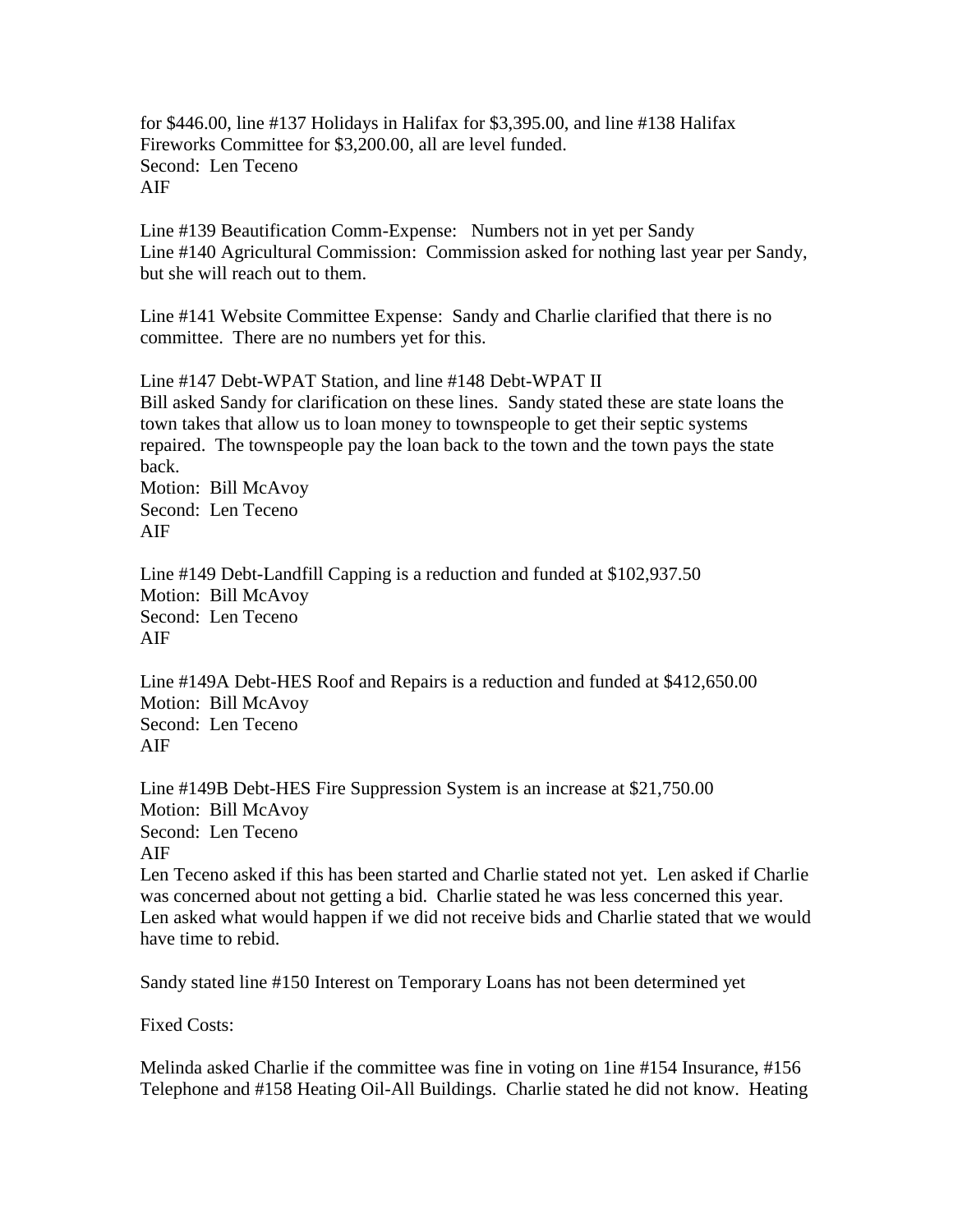Oil is with the building committee and Sandy clarified that the building department has submitted their budget. Insurance has a meeting coming up. Telephone is with the Police department and Cesar is working with the police chief on a new phone system that will bring costs down, but it hasn't been submitted to capital planning yet. Melinda stated the committee will hold on these items.

Line #5 Selectmen-Expense is level funded at \$3,925.00 Motion: Bill McAvoy Second: Len Teceno AIF

Line #1 Moderator-Salary is level funded at \$200.00 Motion: Bill McAvoy motioned to recommend line #1 and line #2, Selectmen Salary which is level funded at \$4,500.00. Second: Len Teceno AIF

Line #7 Town Hall-Electricity is a reduction and funded at \$17,700.00 Motion: Bill McAvoy Second: Len Teceno AIF

Bill motioned for Line #9 Audit. It is a reduction and funded at \$25,500.00 Len asked what happened last year. Sandy stated we had extra in there last year for a single audit for federal funds that was not needed. Second: Fred McGovern AIF

Line #11 Fin-Comm Expense is level funded at \$359.00 Motion: Bill McAvoy Second: Len Teceno AIF

Line #14 Accountant-Expense is level funded at \$1,625.00 Motion: Bill McAvoy Second: Len Teceno AIF

Line #16 Assessors Salary is not falling under other wage lines per Sandy and is level funded at \$4,500.00 Motion: Bill McAvoy Second: Len Teceno AIF

Line #19 Assessors Expense should be level funded. There is a typo per Sandy. She will double check the figure. No vote at this time.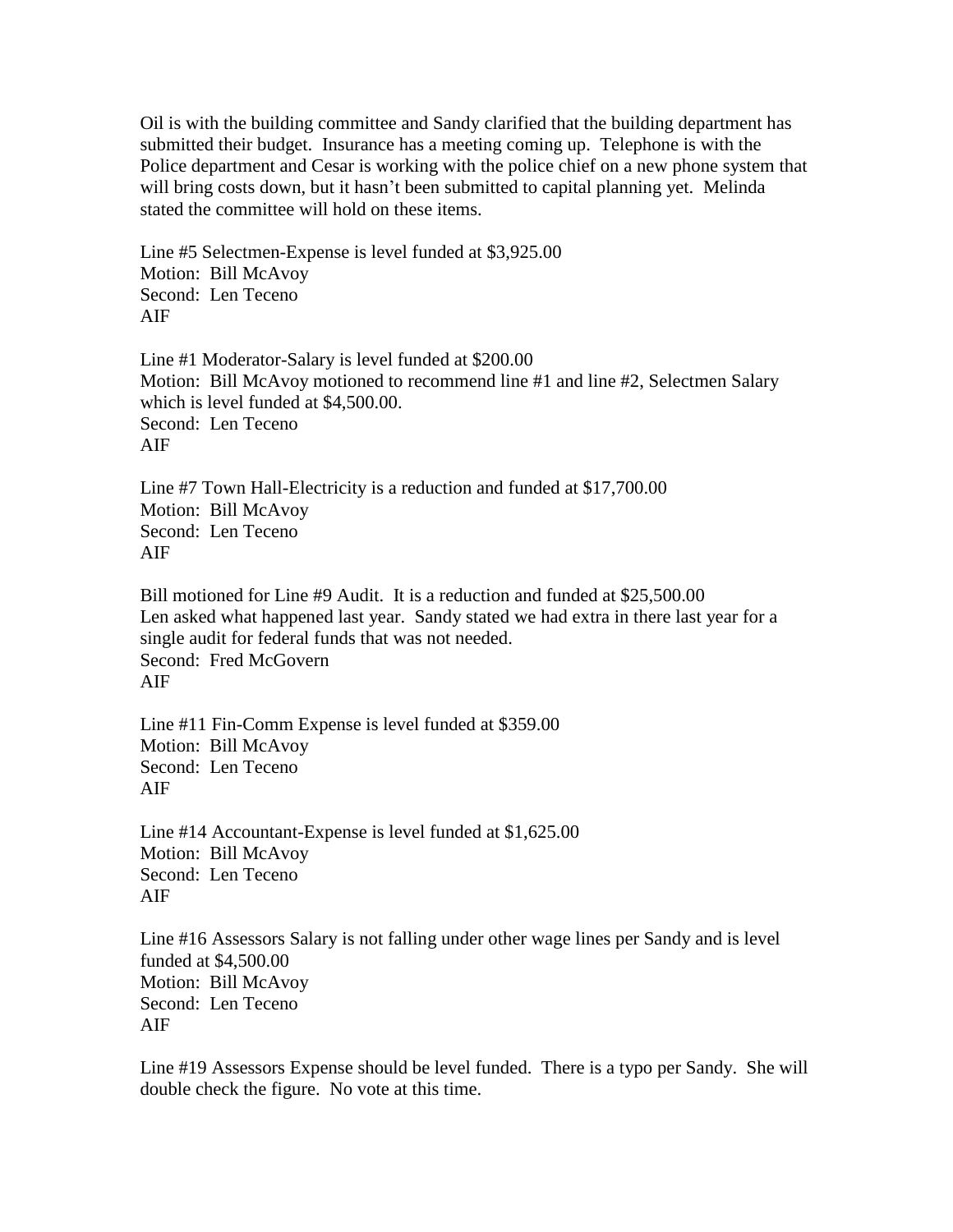Line #20 Office Machines Expense is a reduction and funded at \$7,000.00 Motion: Bill McAvoy Second: Len Teceno AIF

Line #33 Recruitment and Employment Costs is level funded at \$7,500.00 Motion: Bill McAvoy motioned to recommend line #33, line #34 Conservation Commission-Expense which is level funded at \$1,100.00, line #35 Planning Board-Expense which is level funded at \$2,000.00, and line #36 Zoning Board of Appeals-Expense which is level funded at \$825.00 Second: Len Teceno AIF

Sandy stated she double checked the math for line #19 and it is level funded. Motion: Bill motioned to recommend line #19 Assessors-Expense which is a reduction and funded at \$13,165.00 Second: Fred McGovern AIF

Line #39 Building Committee-Expense is level funded at \$450.00 Motion: Bill McAvoy Second: Len Teceno AIF

Line #43 Town Buildings-Snow and Ice Expense is level funded at \$3,000.00 Motion: Bill McAvoy Second: Fred McGovern AIF

Melinda reiterated for those at home that we are voting on level funded and decreased items tonight but that the committee may have to revisit them.

A calendar discussion was had and the following schedule of meetings was determined:

February 4<sup>th</sup> 7:15 p.m. – Board of Health 7:30 p.m. – Fire Chief 7:45 p.m. – Police Chief

February 11<sup>th</sup> 7:15 p.m. – Water Department 7:30 p.m. – Solid Waste 7:45 p.m. – Hwy/Cemetery